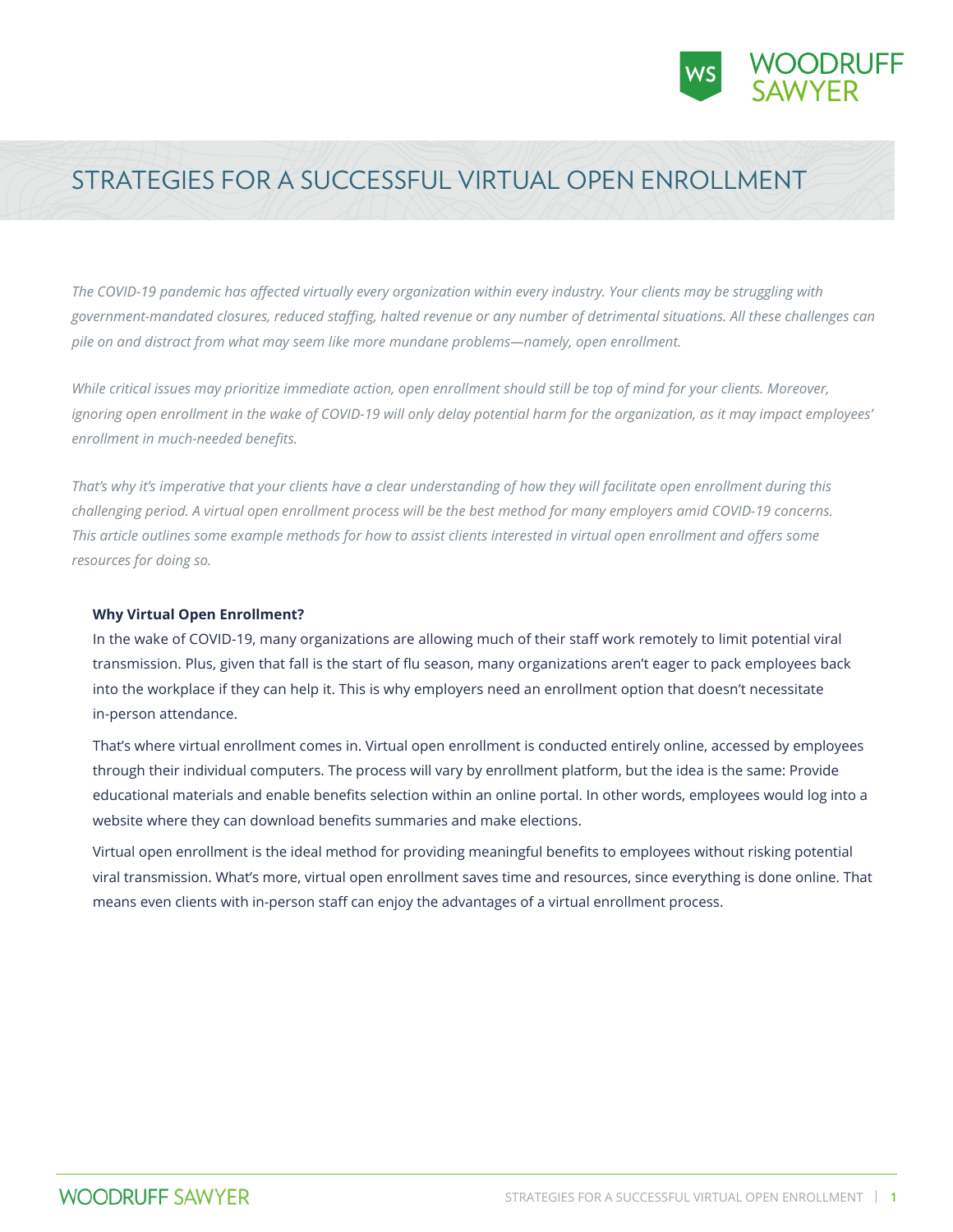# **Tips for Facilitating a Virtual Open Enrollment**

The following section provides best practices for how you can assist clients who may be interested in virtual open enrollment.

#### **Encourage Proactive Employee Outreach**

Your clients should reach out to employees about their top benefits concerns. These may include benefits 101 education, available options, plan specifics or any number of subjects. These topics should influence what materials employees receive about enrollment. For instance, if many employees don't seem to understand basic insurance terms, a glossary of terms should be included among their benefits handouts.

### **Define What Success Means to Your Clients**

Open enrollment varies by organization, and virtual enrollment is no different. Your clients should have a general idea of what "success" means to them, such as 100% on-time enrollment, for example. But objectives may be more nuanced, such as promoting a new plan type or receiving fewer employee questions related to health literacy. You should speak with your clients to better understand their objectives so you can address their unique concerns.

#### **Provide Ample Benefits Resources**

Enrollment guides and benefits summaries are the meat and potatoes of any enrollment handout, but they shouldn't be the only resources you provide. Consider the issues your clients have discussed previously, or reach out about current employee concerns. Then, make sure to include resources tailored to those concerns. This may involve sending materials to the employer for distribution or placing the materials on the virtual enrollment platform for employees to access electronically.

### **Populate the Online Enrollment Portal**

Before employees can enroll in their benefits, you must first ensure the virtual enrollment platform includes all the appropriate information. This means inputting plan information into the system as well as uploading any relevant benefits materials, such as enrollment guides, benefits summaries, insurance definitions, mandatory enrollment forms, disclosure documents and any other pertinent resources. Think of the virtual enrollment portal as the one-stop-shop for enrollment. Employees should be able to learn about their benefits and make their decisions without having to leave that website.

#### **Draft Clear Open Enrollment Instructions**

Enrollment won't go smoothly if employees don't know what to do. This is especially important for groups who may not be used to virtual open enrollment. Prior to enrollment, you should provide detailed instructions for both your clients and their employees. They should outline the portal website, the resources it includes and steps for navigation. Clients will likely want to be walked through the virtual enrollment portal, and employees certainly will. As such, it may be beneficial to record some video instructions for the two audiences or to conduct a virtual tour via Skype or Zoom.

#### **Follow Up Post-enrollment**

After virtual open enrollment ends, follow up with clients to learn about their experiences. Ask them what went well and how they would like to improve next year—this goes for employees, too. It will be important to perfect the virtual enrollment process, as it will likely be the standard within the next few years.